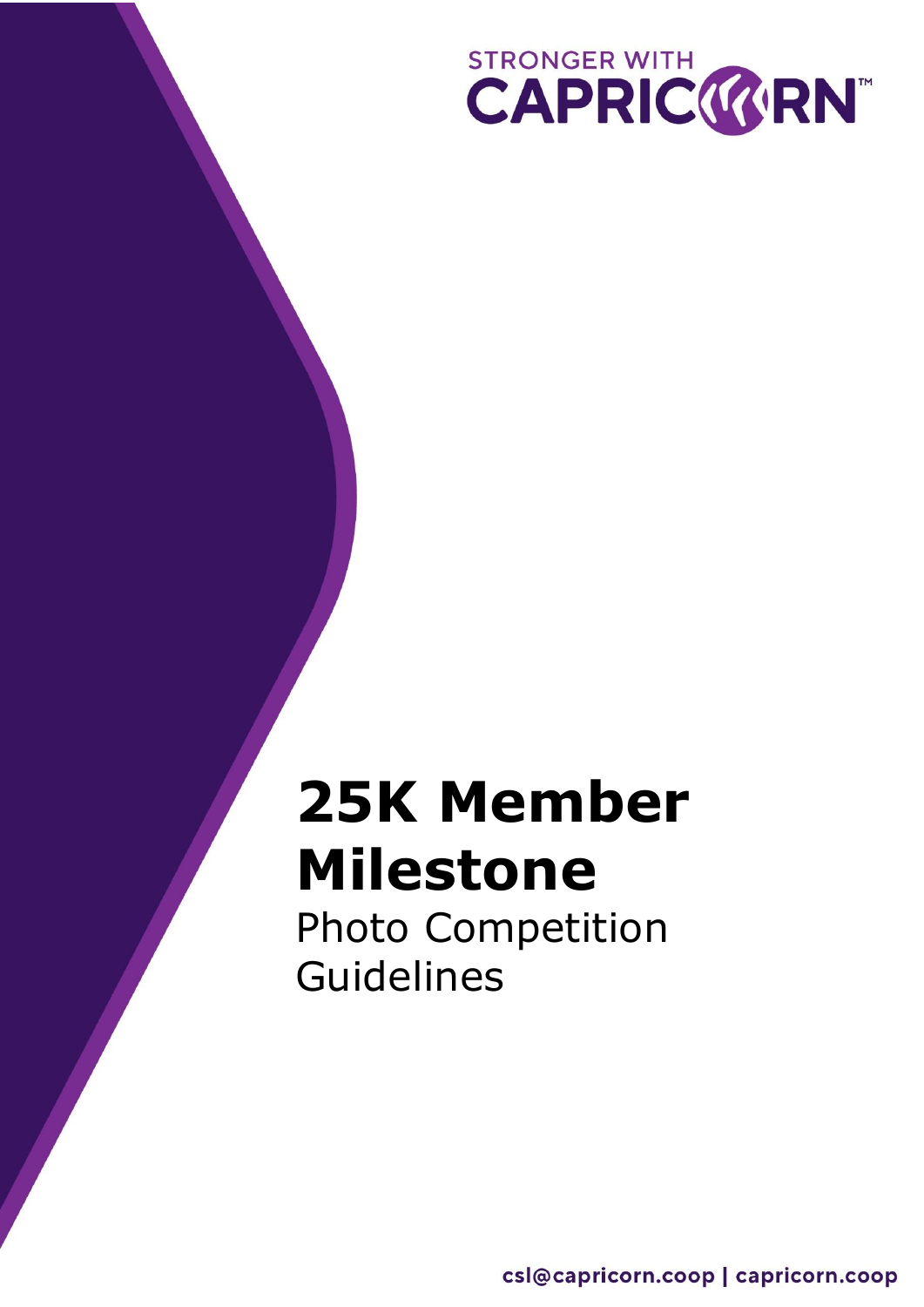#### **About**

As Australasia's largest automotive cooperative, Capricorn is about more than strength in numbers. It's about the strength that comes with being part of an extensive network forged by auto repairers for auto repairers. We are proud to reach this very important milestone of 25,000 Members. We thank you for being part of it and to celebrate this occasion, we've put together a photo competition. Enter for a chance to win 25,000 Capricorn Reward points per zone!\* Competition starts on 3 June 2022 at **8am AWST** and ends 1 July 2022 at **5pm AWST**!

Terms and Conditions and Photo Competition Guidelines apply.

\**Participation in the Capricorn Rewards scheme is subject to the Capricorn Rewards Terms and Conditions which can be found at www.capricorn.coop/tc*

#### **Photo Competition Guidelines**

- Photos taken can be of people, places, specific projects that share a message about "Stronger with Capricorn"
- Images must be original and taken personally by the participant
- Photos submitted should be in **high resolution**, approx. **2MB**
- Optional to add a caption of no more than 50 words to explain the photo. Indicate the reason why you have selected this photo.
- Contestants can submit as many photos as they like.
- No entries using advertising or offensive images, or that violate any laws are allowed. Capricorn will disqualify from the competition any photos it deems inappropriate.
- By submitting an entry, the participant agrees to all the photo competition guidelines and terms and conditions.
- No group entries are permitted.
- The "Stronger with Capricorn photo competition" is open to all Capricorn Members.

## **Where do I submit my photos?**

- Please email your photo entries to: [digital@capricorn.coop](mailto:digital@capricorn.coop)
- Kindly use this email subject line: "**25K Member photo competition entry"**

## **When is the deadline for entering the contest?**

• The deadline for submitting your photo(s) is on **Friday, 1 July 2022 at 5pm AWST.**

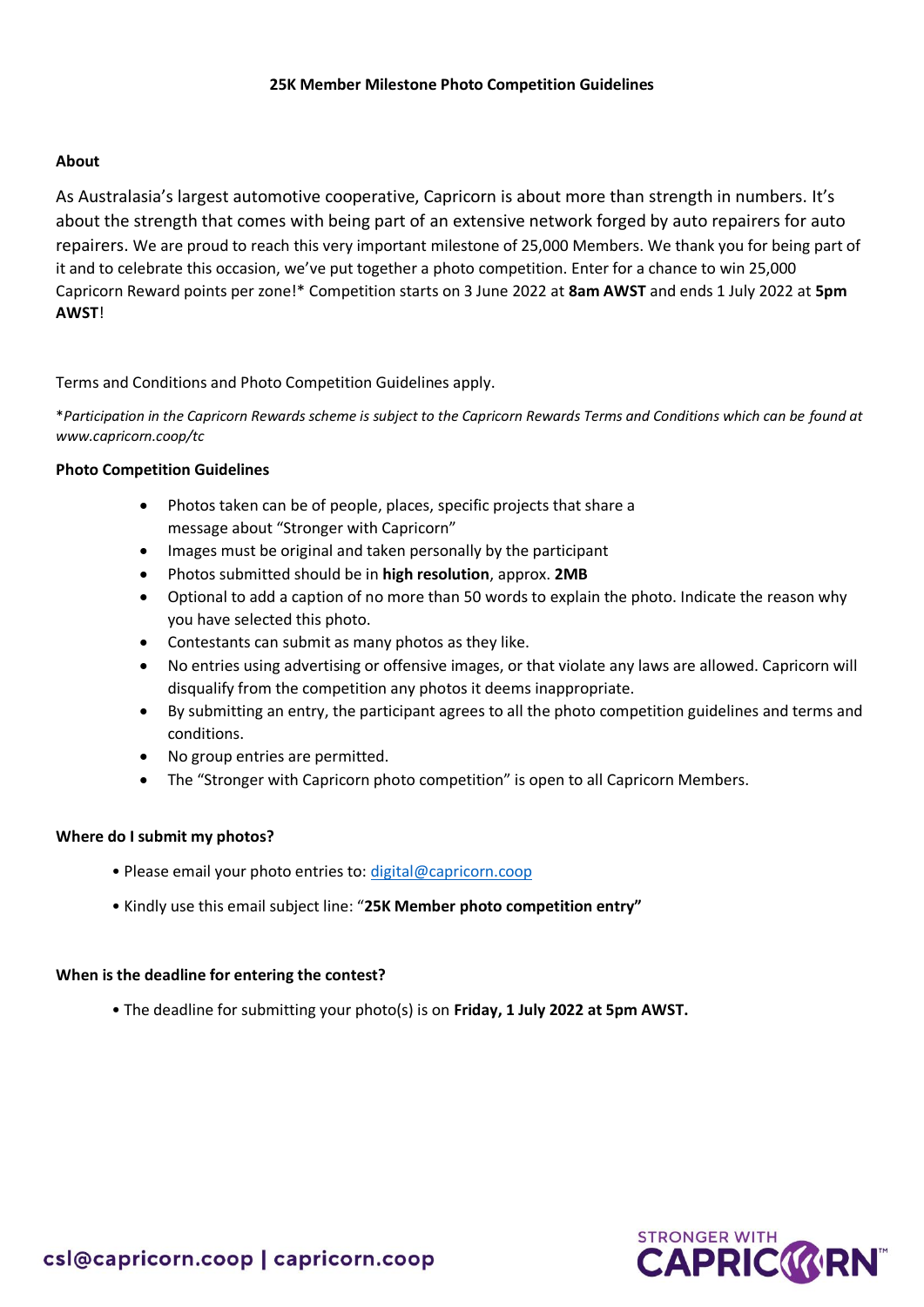#### **What are the prizes?**

• There will be a total of up to (6) winners to each receive 25,000 Capricorn Reward points. Capricorn Reward points can be redeemed by logging in myCap portal rewards section.

There will only be one winner per zone, The zones are:

- New Zealand
- SA/NT
- ACT/NSW
- WA
- QLD
- VIC

• The prizes are fully funded by Capricorn. Capricorn Reward points are not convertible to cash or to any other form of credit and is not transferable.

## **Photos will be evaluated based on the following criteria:**

- Uniqueness to demonstrate "Stronger with Capricorn" theme
- Clarity of image, as well as creativity and originality
- Ability to communicate an impactful message about what it means to be "Stronger with Capricorn"

## **FAQ**

## **What kind of photo are you looking for to represent "Stronger with Capricorn"?**

• The phrase 'Stronger with Capricorn' is an idea that is open for interpretation – it could be a personal, business or Capricorn-related photo that captures physical, emotional or mental strength or it could be a photo of a person(s), a place, an item or project that demonstrates 'Stronger with Capricorn'.